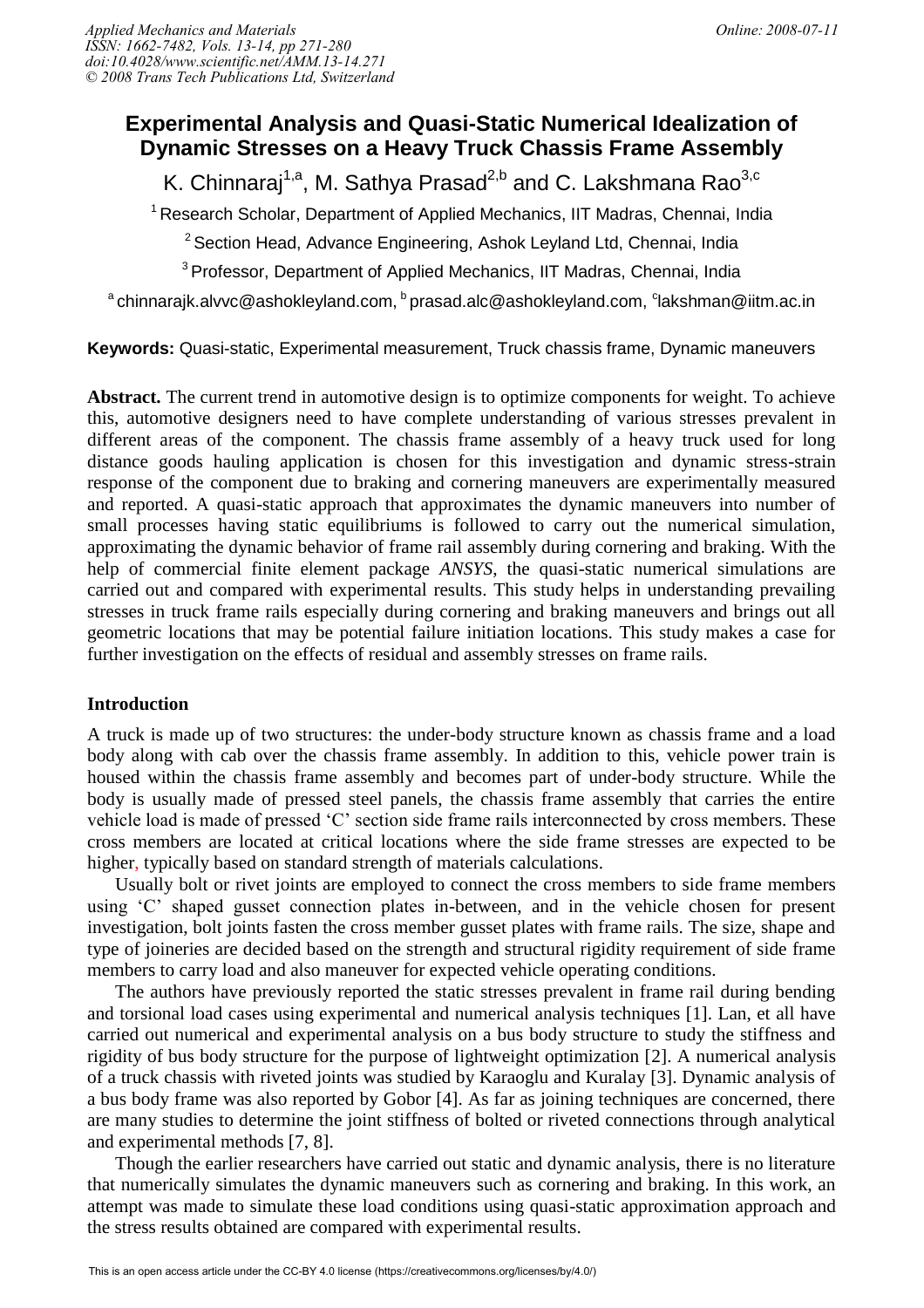### **Experimental Analysis**

The typical load situations that a truck normally encounters on off-road and on-road operating conditions are due to bending, torsion, braking, cornering and acceleration. Among these load cases, bending and torsion are static in nature and can be easily simulated or experimentally analyzed. The other load cases such as braking and cornering are most prevailing dynamic load cases a vehicle is subjected to during normal vehicle maneuvers.

In this work, the experimental strain measurements during braking and cornering maneuvers are made on a loaded truck shown in Fig.1, with the dimensional specifications given in Table 1. High stress concentration areas such as spring bracket mounting locations, frame flitch starting and ending locations, and cross-member joining locations on side frame members are the critical areas along the frame rails that need to be strain gauged.

Fig. 1 Truck used in Experimental Measurement

Based on initial static analysis of frame rail for bending load case, sixteen locations - eight on each frame rail - where high strains were reported by CAE have been chosen for experimental strain measurement. The strain gauge locations are indicated in Fig. 2.



Fig. 2. Strain Rosettes Locations Table 1. Chassis Dimensions

| Description              | Dimension [mm]   |
|--------------------------|------------------|
| Wheel base               | 3850             |
| Rear Bogie Spread        | 1450             |
| Overall Length           | 8300             |
| Front Overhang           | 1200             |
| Rear Overhang            | 1800             |
| Chassis Cab Width        | 2432             |
| Chassis Height (Unladen) | 2200             |
| Frame Size               | 228.5 X 75 X 6.3 |

During the tests, strain values are measured in three different directions using  $45^{\circ}$  strain rosettes at each location. As the dimension in thickness direction is very small and negligible compared to the other two directions, the truck frame rails can be idealized as plane stress system by which we can define principal stresses acting on two perpendicular directions. The von-Mises stress is calculated based on the principal stresses. These stress values on the selected locations of frame rails are compared with the corresponding values obtained from simulation for braking and cornering maneuvers.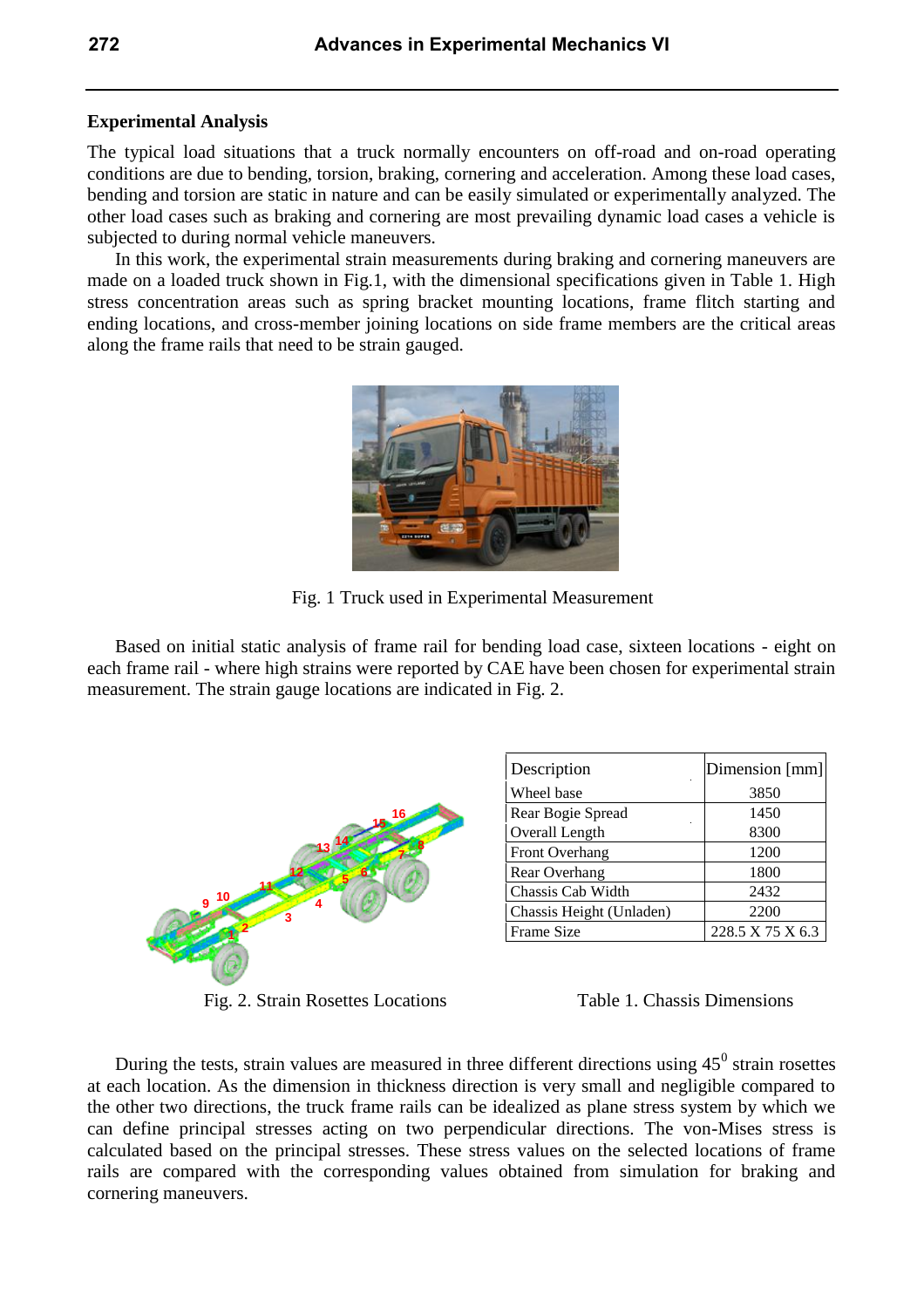**Braking Maneuver.** The strain measurement during braking maneuver was carried by driving the vehicle with rated load in a straight road at a constant speed, followed by application of full braking to achieve maximum deceleration until the vehicle stopped. If braking was applied from initial vehicle speed ' $V_0$ ' and vehicle stops when the speed reaches zero, then the deceleration corresponding to vehicle speed between '0.8V<sub>0</sub>' and '0.1V<sub>0</sub>' [5] is only taken into our consideration for the purpose of calculating mean fully developed deceleration (MFDD) and strain measurements taken in this time period is considered for the calculation of stresses.

The deceleration values in before speed ' $0.8V_0$ ' and after ' $0.1V_0$ ' are omitted in MFDD calculation, considering the initial lag time for brake actuation and swelling time of braking system into account [6]. A typical speed and strain measurement data recorded is as shown in Fig 3.



Fig. 3. Typical Strain Recording during Braking

With these speeds, MFDD calculated as

$$
MFDD = \frac{0.8V_0 - 0.1V_0}{t}
$$
 (1)

where 'V<sub>0</sub>' is the initial braking speed and 't' is the time taken to reach speed from '0.8 V<sub>0</sub> to 0.1  $V_0$ . Suppose the MFDD value calculated is 5.5 m/sec<sup>2</sup>, then it can be written in terms of gravitational acceleration 'g' as

$$
MFFD = \frac{5.5}{9.81} \text{ g} = 0.56065 \text{ g}
$$
 (2)

This 'g' value is used as braking deceleration for the braking load case in the computational model used to simulate the braking maneuver.

**Cornering Maneuver.** The strain measurement during cornering maneuver was carried out by driving rated load vehicle at a constant speed on a circular road and the strain values measured during that time are considered for the calculation of stresses. A typical speed and strain measurement data recorded is as shown in Fig. 4.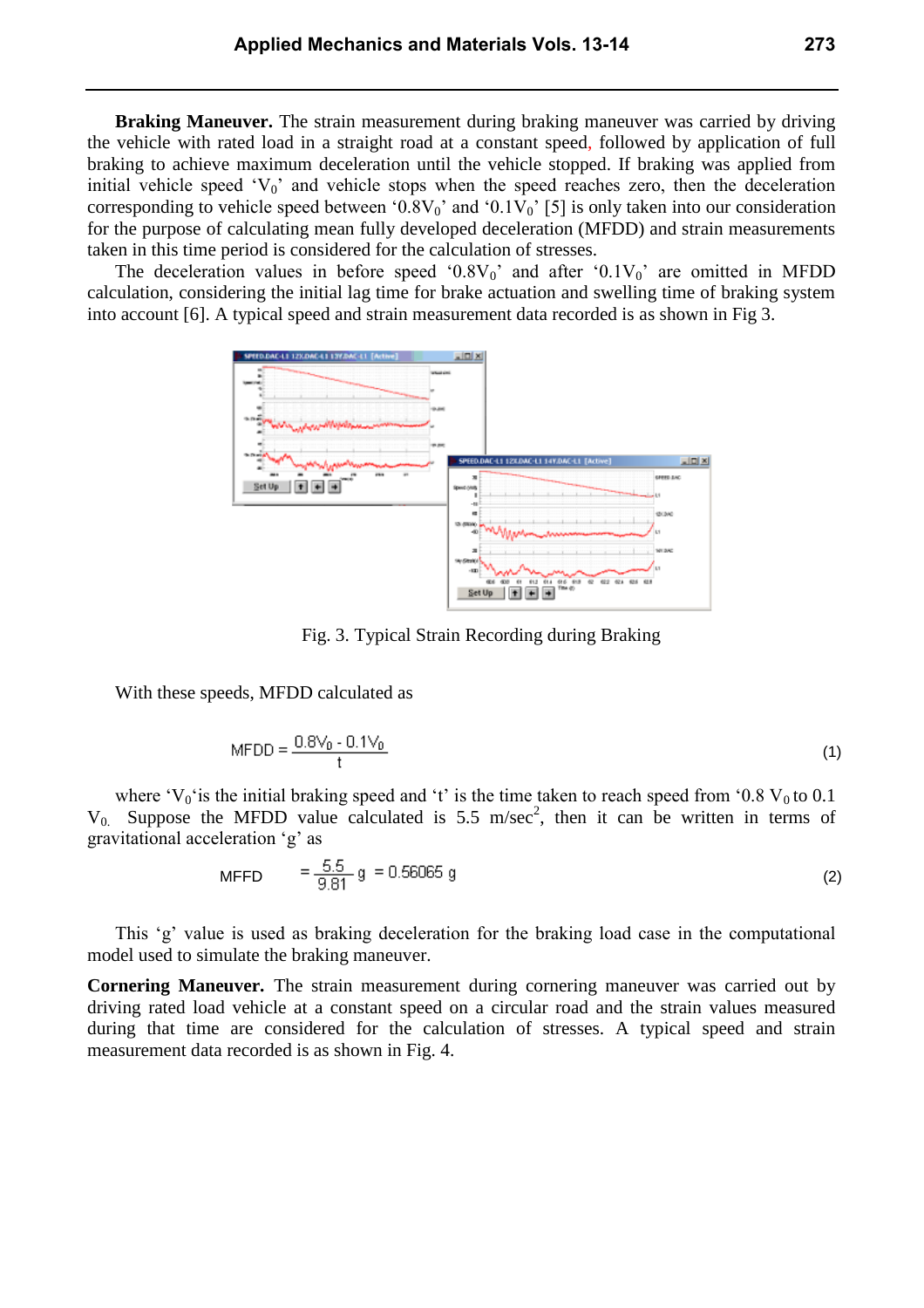

Fig. 4. Typical Strain Recording during Cornering

If the vehicle is driven at a constant speed ' $V_c$ ' and the radius of the circular road is ' $r_c$ ', then the cornering acceleration acting on the C.G. of the vehicle in the direction of centrifugal force can be given as

Corenring Acceleration 
$$
\theta_{\rm e} = \frac{V_{\rm e}^2}{r_{\rm e}}
$$
 (3)

Suppose the cornering acceleration value calculated is 3.0 m/sec<sup>2</sup>, then it can be written in terms of gravitational acceleration 'g' as

$$
=\frac{3.0}{9.81} \text{ g} = 0.30581 \text{ g} \tag{4}
$$

This 'g' value is used as cornering acceleration for the cornering load case in the computational model to simulate the cornering maneuver.

#### **Numerical idealization of maneuvers**

The numerical simulation of dynamic maneuvers is performed by modeling the chassis frame by using finite element method using ANSYS. The detailed modeling and loading methods are given in the following sections.

**Finite Element Modeling.** Commercial CAD software CATIA [9] was used to model the geometry of truck chassis frame assembly and Hypermesh [10] was employed to mesh the geometry by maintaining smooth flow of elements throughout the frame assembly before taking into ANSYS [11] finite element solver. The frame assembly can be idealized as a beam element model and solved, but the stresses obtained would be very approximate. Shell elements are ideal and are commonly used. However, solid 45 brick elements have been preferred in the current finite element configuration in order to better understand the through thickness stress gradients, contrary to the simplistic bending idealization of shell based frame.

Elements were modeled in such a manner that washer locations can be isolated and boltholes and bolt connections were simulated using beam elements with cross sections equivalent to bolt diameter. Vehicle suspensions were modeled using linear spring elements with the consideration of tyre stiffness along with leaf spring stiffness. The major vehicle aggregates were represented by lumping their respective masses at appropriate CG locations and connecting to relevant boltholes by rigid elements. The vehicle payload along with load body was lumped on the CG point and distributed over the top surface of the side frame member uniformly.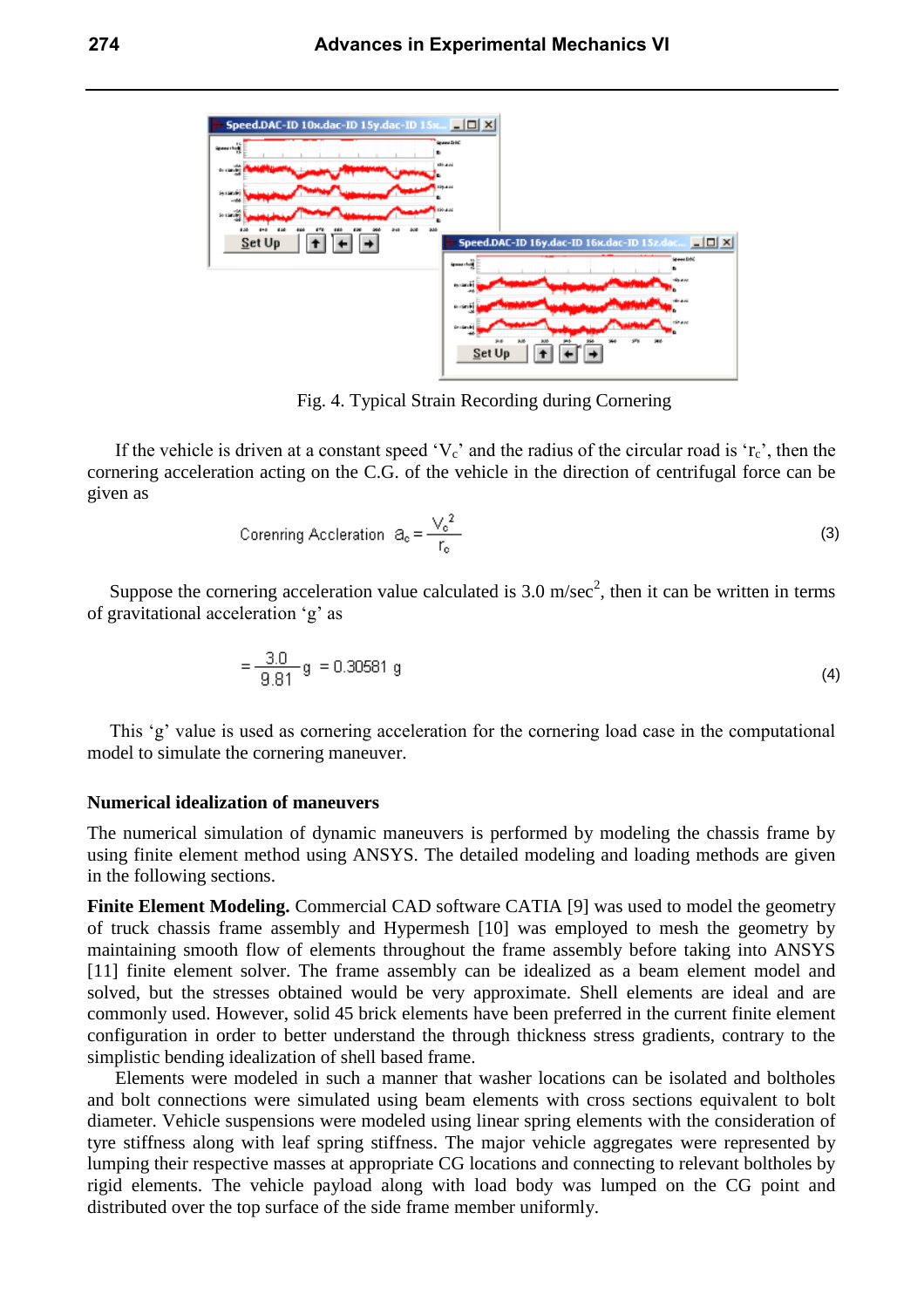Throughout the analysis process the truck was treated as a free beam system and the boundary conditions were set accordingly in the finite element model. The typical boundary conditions and the gravitational loading applied for braking and (clockwise) cornering load cases are as shown in Fig. 5 and Fig.6.



Fig.5. Braking Load Case Boundary Condition



Fig. 6. Cornering Load Case Boundary Condition

**Quasi-static approximation of dynamic maneuvers:** Quasi-static approximation is considered in this work to simulate the braking and cornering maneuvers by way of approximating the dynamic maneuver processes into a number of small processes having static equilibrium. Static analysis is then carried out for those equilibrium conditions by employing equivalent static load that results in the same displacement field as that by a dynamic load at any arbitrary time.

During braking, the deceleration values observed at all assumed static equilibrium points between 80% and 10% of initial braking speed are very close to the mean fully developed deceleration value (MFDD). Hence the MFDD is directly considered for the braking deceleration calculation and braking 'g' value is applied accordingly for braking load case. Similarly, the stress values obtained from experimentally measured strain values at number of static equilibrium points do not deviate from the average stress value and hence the same is taken for comparison of stresses from braking simulation.

During cornering maneuver, since the vehicle is maintained at a constant speed on a circular road with constant radius, the speed and radius are directly considered for the cornering acceleration calculation in the centrifugal force direction and cornering 'g' value is applied accordingly for cornering load case.

Similarly, the stress values calculated from experimentally obtained strain values at number of approximated static equilibrium points on the circular road are close to, and do not deviate from, the average stress value and hence the same is taken for comparison of stresses from cornering simulation.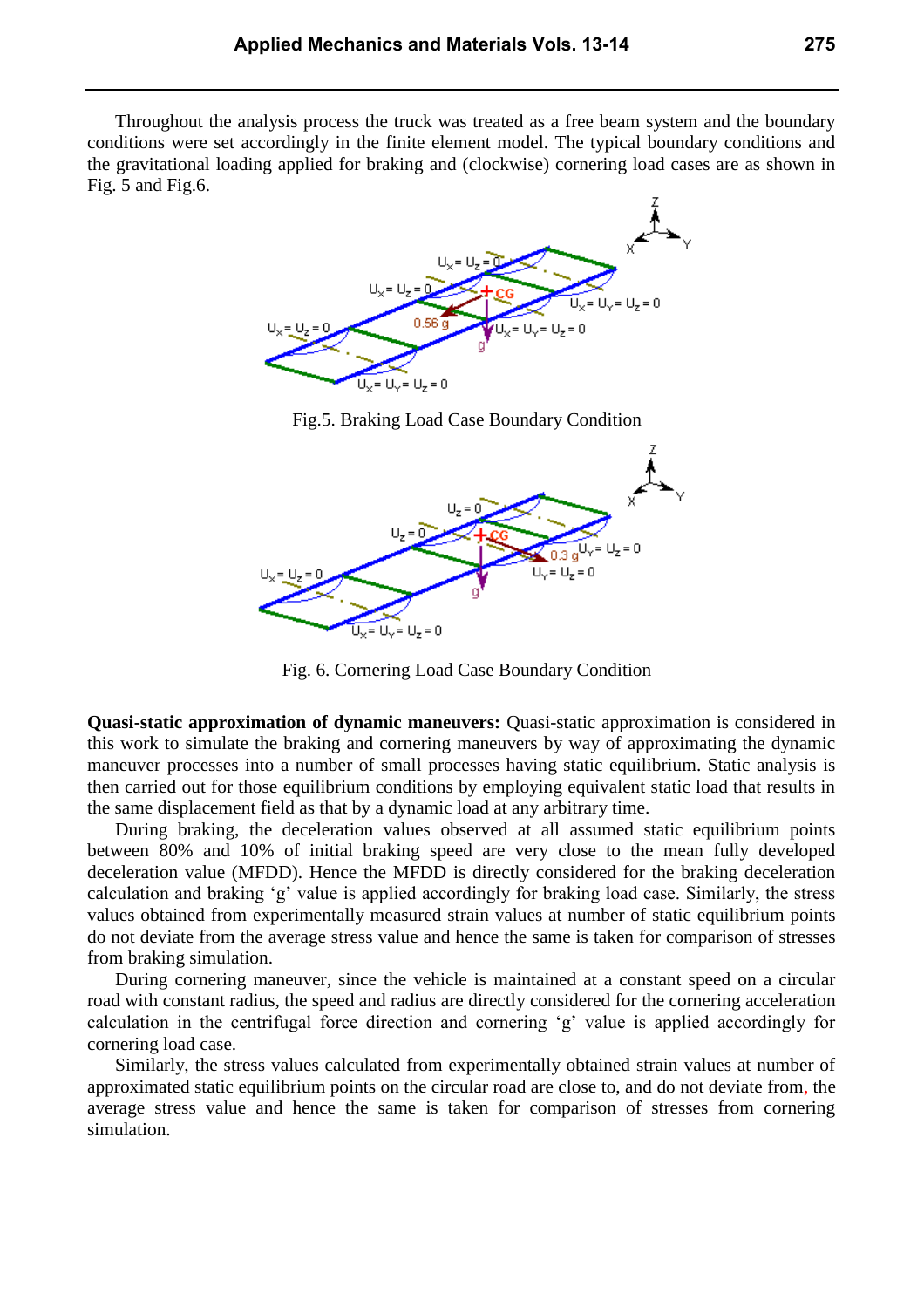## **Experimental Measurements vs. Numerical Idealization**

The comparison of von-Mises stress values obtained from experimental measurements and numerical simulation for different braking deceleration are shown in Fig.7 to Fig.12 for left and right side frame rails.



Fig. 7. Braking Load Case (Frame Left Side) MFDD - 0.5361g



Fig. 8. Braking Load Case (Frame Right Side) MFDD - 0.5514g



Fig. 9. Braking Load Case (Frame Left Side) MFDD - 0.5702g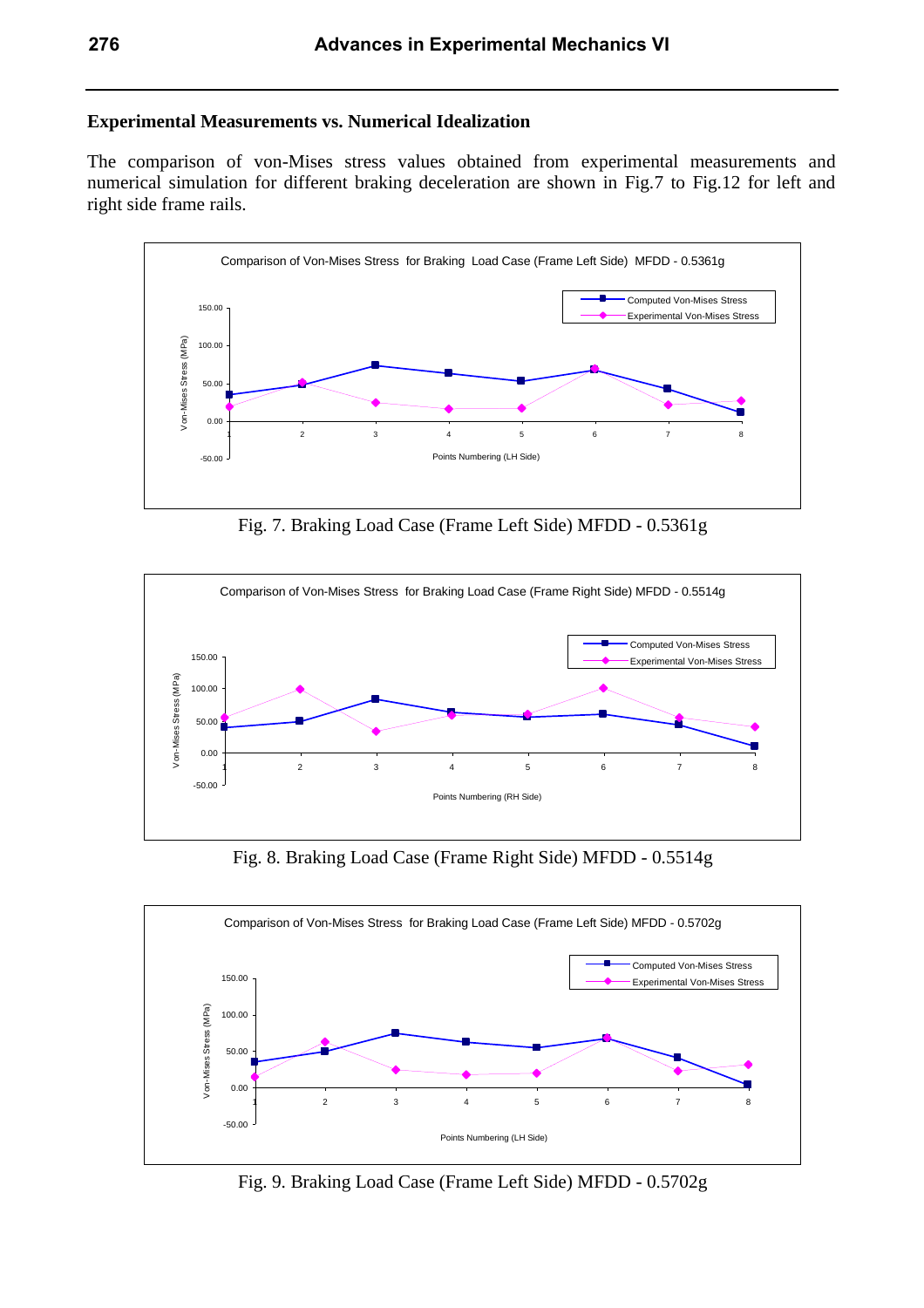

Fig. 10. Braking Load Case (Frame Right Side) MFDD - 0.5580g



Fig. 11. Braking Load Case (Frame Left Side) MFDD - 0.5202g



Fig. 12. Braking Load Case (Frame Right Side) MFDD - 0.5180g

The comparison of von-Mises stress values obtained from experimental measurements and numerical simulations for different clockwise cornering load cases are shown in Fig.13 to Fig.18 for left and right side frame rails.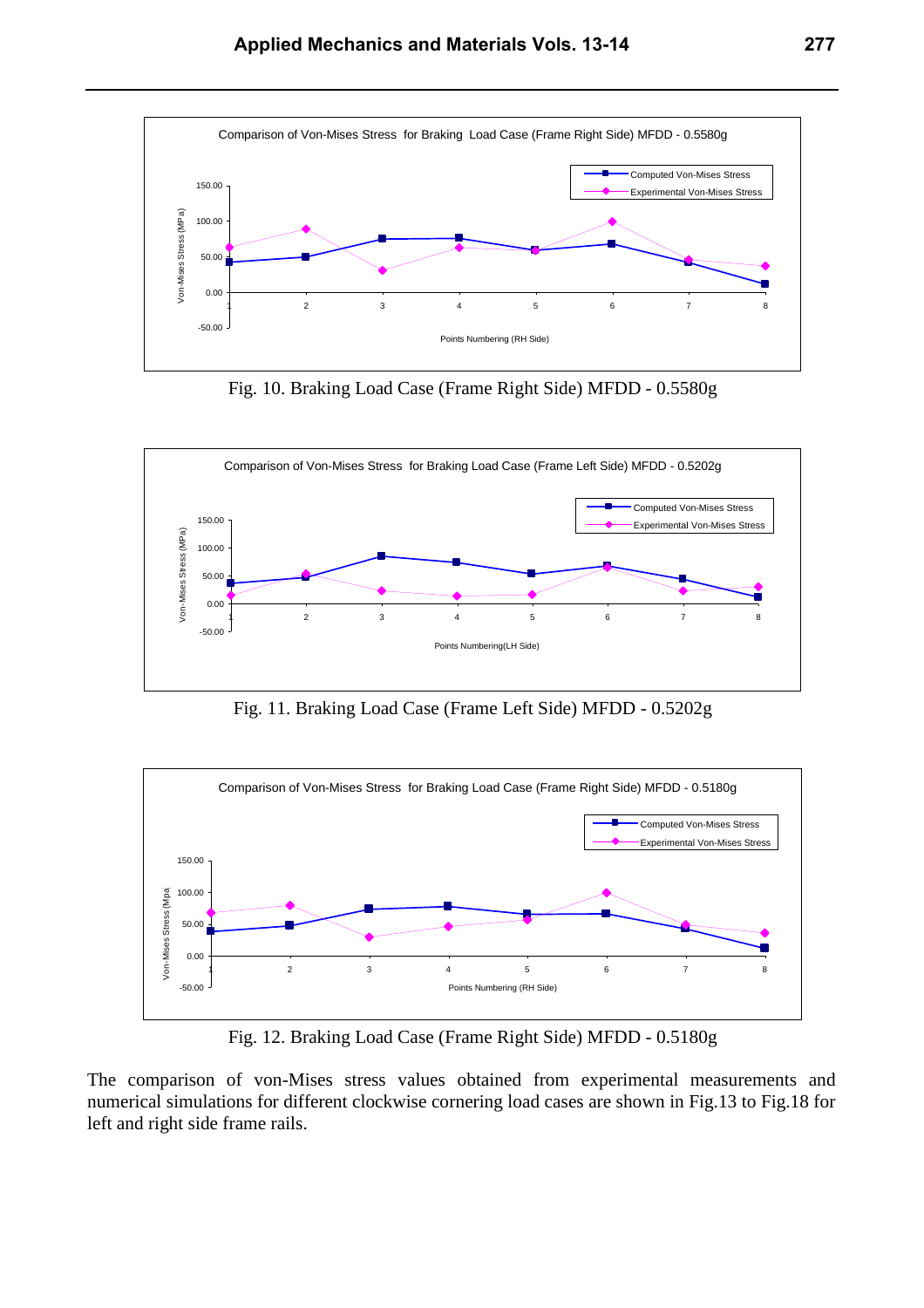

Fig. 13. Cornering Load Case (Frame Left Side) Speed - 50kmph & Radius - 118.5m



Fig.14. Cornering Load Case (Frame Right Side) Speed - 50kmph & Radius - 118.5m



Fig. 15. Cornering Load Case (Frame Left Side) Speed - 45kmph & Radius - 118.5m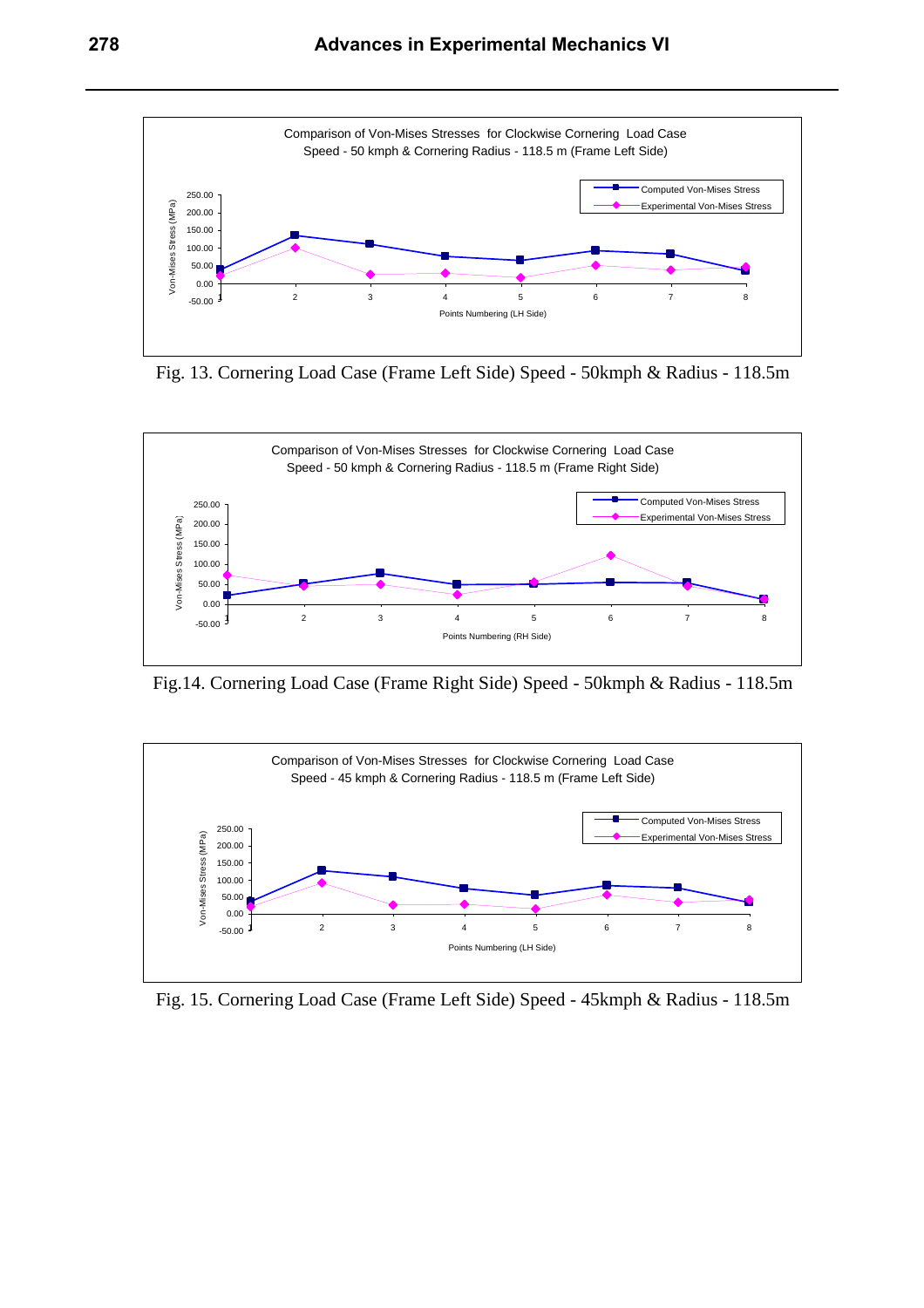

Fig. 16. Cornering Load Case (Frame Right Side) Speed - 45kmph & Radius - 118.5m



Fig. 17. Cornering Load Case (Frame Left Side) Speed - 30kmph & Radius - 118.5m



Fig. 18. Cornering Load Case (Frame Right Side) Speed - 30kmph & Radius - 118.5m

## **Summary and Conclusions**

From the comparative computational vs. numerical stress results graphs, the following observations have been made:

 The trends of numerical stress values in most locations are higher than the experimental values and at some locations it is lower than the experimental values.

 These offset in values are possibly due to the unknown residual stresses present in the frame rail during fabrication where 100% accurate fixturing is not possible and this residual stress effects were not accounted in the computational method.